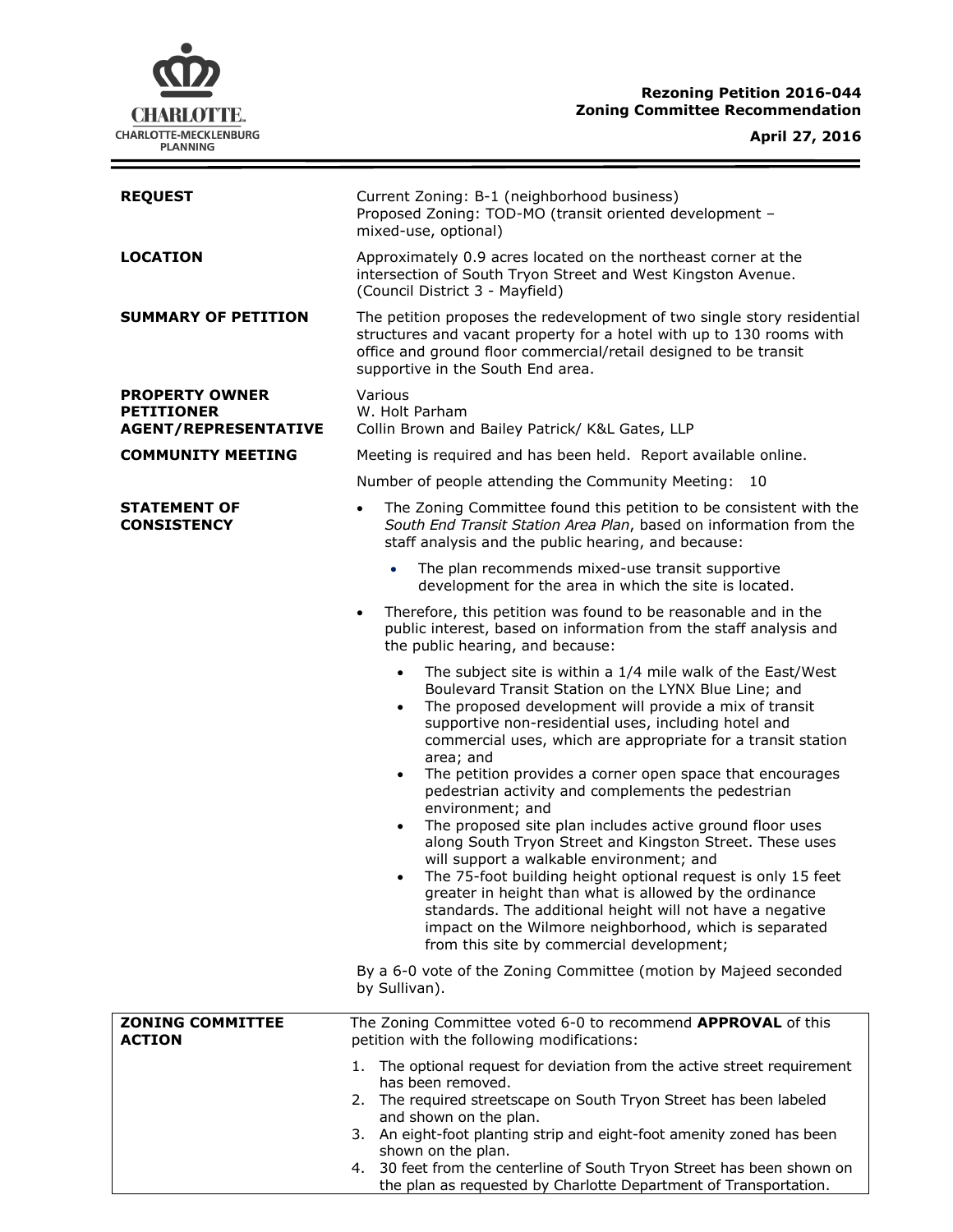|                                              | 5.<br>the plan.<br>6.                                                                                                                                                                                                                                                                                                                                                                                                                                                                                                                                                                                                                                 | New curb and gutter along South Tryon Street has been shown on<br>The petitioner has committed to dedicate 30 feet of right-of-way to<br>the back of the proposed sidewalk. |
|----------------------------------------------|-------------------------------------------------------------------------------------------------------------------------------------------------------------------------------------------------------------------------------------------------------------------------------------------------------------------------------------------------------------------------------------------------------------------------------------------------------------------------------------------------------------------------------------------------------------------------------------------------------------------------------------------------------|-----------------------------------------------------------------------------------------------------------------------------------------------------------------------------|
|                                              |                                                                                                                                                                                                                                                                                                                                                                                                                                                                                                                                                                                                                                                       |                                                                                                                                                                             |
| <b>VOTE</b>                                  | Motion/Second:                                                                                                                                                                                                                                                                                                                                                                                                                                                                                                                                                                                                                                        | Wiggins / Sullivan                                                                                                                                                          |
|                                              | Yeas:                                                                                                                                                                                                                                                                                                                                                                                                                                                                                                                                                                                                                                                 | Eschert, Labovitz, Lathrop, Majeed, Sullivan, and<br>Wiggins                                                                                                                |
|                                              | Nays:                                                                                                                                                                                                                                                                                                                                                                                                                                                                                                                                                                                                                                                 | None                                                                                                                                                                        |
|                                              | Absent:                                                                                                                                                                                                                                                                                                                                                                                                                                                                                                                                                                                                                                               | Dodson                                                                                                                                                                      |
|                                              | Recused:                                                                                                                                                                                                                                                                                                                                                                                                                                                                                                                                                                                                                                              | None                                                                                                                                                                        |
| <b>ZONING COMMITTEE</b><br><b>DISCUSSION</b> | Staff reviewed the petition and noted that all the outstanding issues<br>had been addressed. One Commissioner wanted to know why<br>right-of-way is needed to the back of the sidewalk. Staff responded<br>that the right-of-way dedication to the back of the sidewalk is needed<br>for maintenance of the sidewalk. Another Commissioner asked if there<br>were any traffic concerns with this petition. Staff responded and stated<br>that there were no traffic concerns with this request. There was no<br>further discussion of this petition.<br>Staff noted that this petition is consistent with the South End Transit<br>Station Area Plan. |                                                                                                                                                                             |
|                                              |                                                                                                                                                                                                                                                                                                                                                                                                                                                                                                                                                                                                                                                       |                                                                                                                                                                             |
| <b>STAFF OPINION</b>                         |                                                                                                                                                                                                                                                                                                                                                                                                                                                                                                                                                                                                                                                       | Staff agrees with the recommendation of the Zoning Committee.                                                                                                               |

## **FINAL STAFF ANALYSIS**

#### **(Pre-Hearing Analysis online at [www.rezoning.org\)](http://www.rezoning.org/)**

#### **PLANNING STAFF REVIEW**

#### **Proposed Request Details**

The site plan accompanying this petition contains the following provisions:

- Hotel use with up to 130 rooms and associated ground floor commercial uses along South Tryon Street and West Kingston Avenue.
- 16-foot setback from the future back of curb along South Tryon Street and West Kingston Avenue with sidewalk and trees in grates.
- New streetscape improvements on all adjacent streets, including on-street parking on South Tryon Street and West Kingston Avenue.
- Minimum 1,500 square feet for outdoor seating and plazas areas.
- Building elevations with proposed building materials, such as brick, stucco, black aluminum, and faux wood accents.
- Optional Provisions for the following allowances:
	- Additional building height in excess of the TOD (transit oriented development) height plane. The primary building will be approximately 75 feet tall and the allowable TOD height for this property is 60 feet due to the proximity of single family zoning across South Tryon Street in the nearby Wilmore neighborhood. This represents a height optional request of 15 feet.

## **Public Plans and Policies**

- The *South End Transit Station Area Plan* (2005) recommends transit supportive mixed uses for the subject site and surrounding properties.
- The petition supports the *General Development Policies-Environment* by redeveloping an infill site near a rapid transit station, thereby minimizing further environmental impacts while accommodating growth.

## **TRANSPORTATION CONSIDERATIONS**

- The proposed project is located in South End along a major thoroughfare. On this type of facility, CDOT's primary goal is to protect the future right-of-way and setback needs to help achieve the goals of the area plan and multi-modal transportation needs, including activating parallel on-street parking now, reserving space for future bike lane, and implementing walkable streetscapes.
- **Vehicle Trip Generation:** Current Zoning: 1420 trips per day (based on 9,000 square feet of retail uses). Proposed Zoning: 800 trips per day.